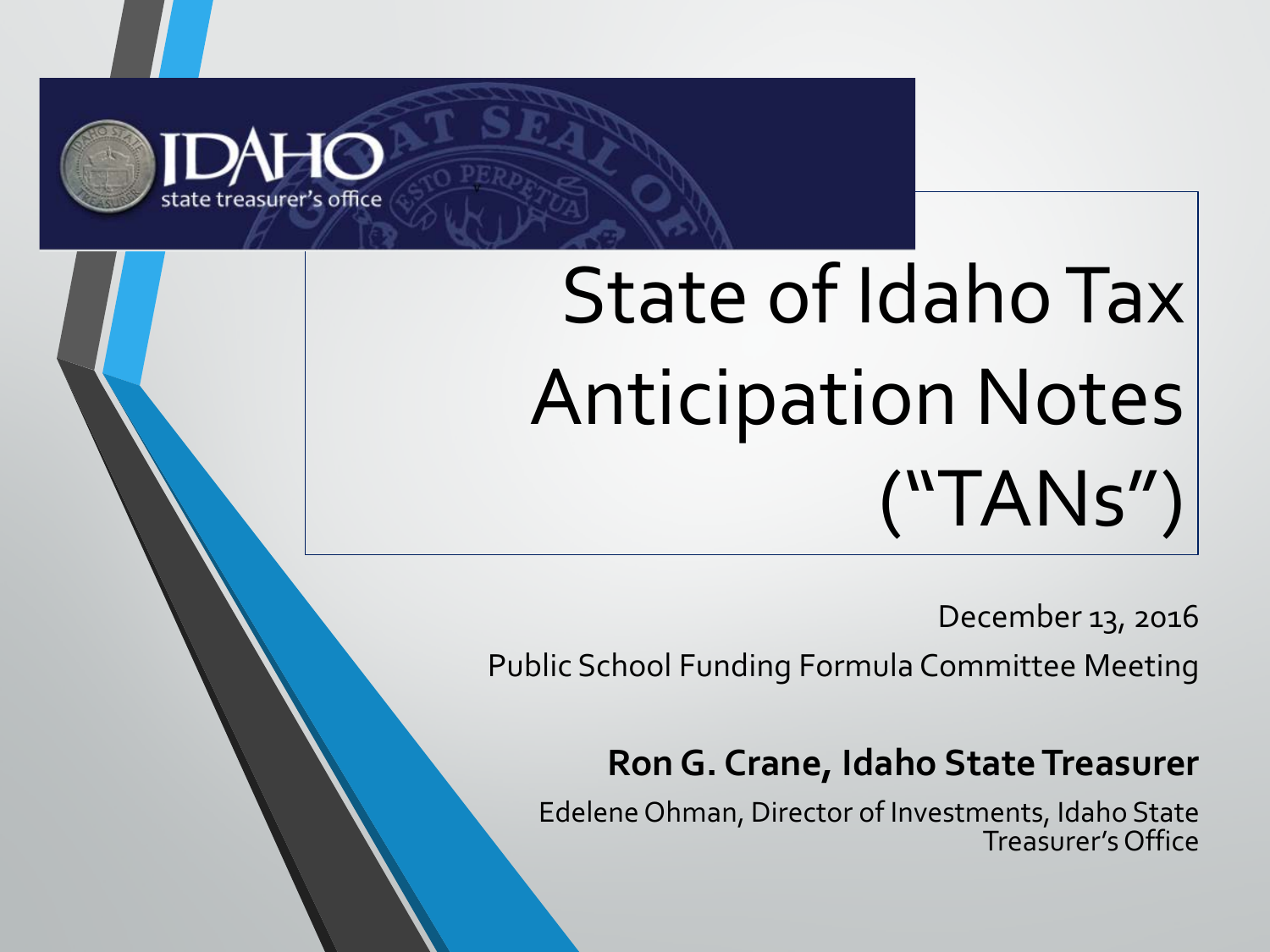#### What are the TANs?

- The TANs are short-term notes issued by the State of Idaho (the "State") to fund the State's anticipated cash flow shortfalls during the State's fiscal year with a final maturity of June 30<sup>th</sup> of the current fiscal year
- The proceeds from the sale of the TANs are deposited into the General Fund of the State (the "General Fund") throughout the fiscal year to help finance the State's daily operations in anticipation of certain tax revenues
- The TANs constitute a valid and binding obligation of the State and are payable from and secured by: (i) an irrevocable pledge of so much of the General Fund Tax Revenues to be received in the fourth quarter of the current fiscal year as may be necessary to pay the principal and interest on the TANs, (ii) the State Treasurer's covenant to transfer, if necessary, any Borrowable Cash Resources required to fully pay the principal and interest on the TANs at maturity; and (iii) the solemn pledge of the full faith and credit of the State for the payment in full of the principal of and interest on the TANs.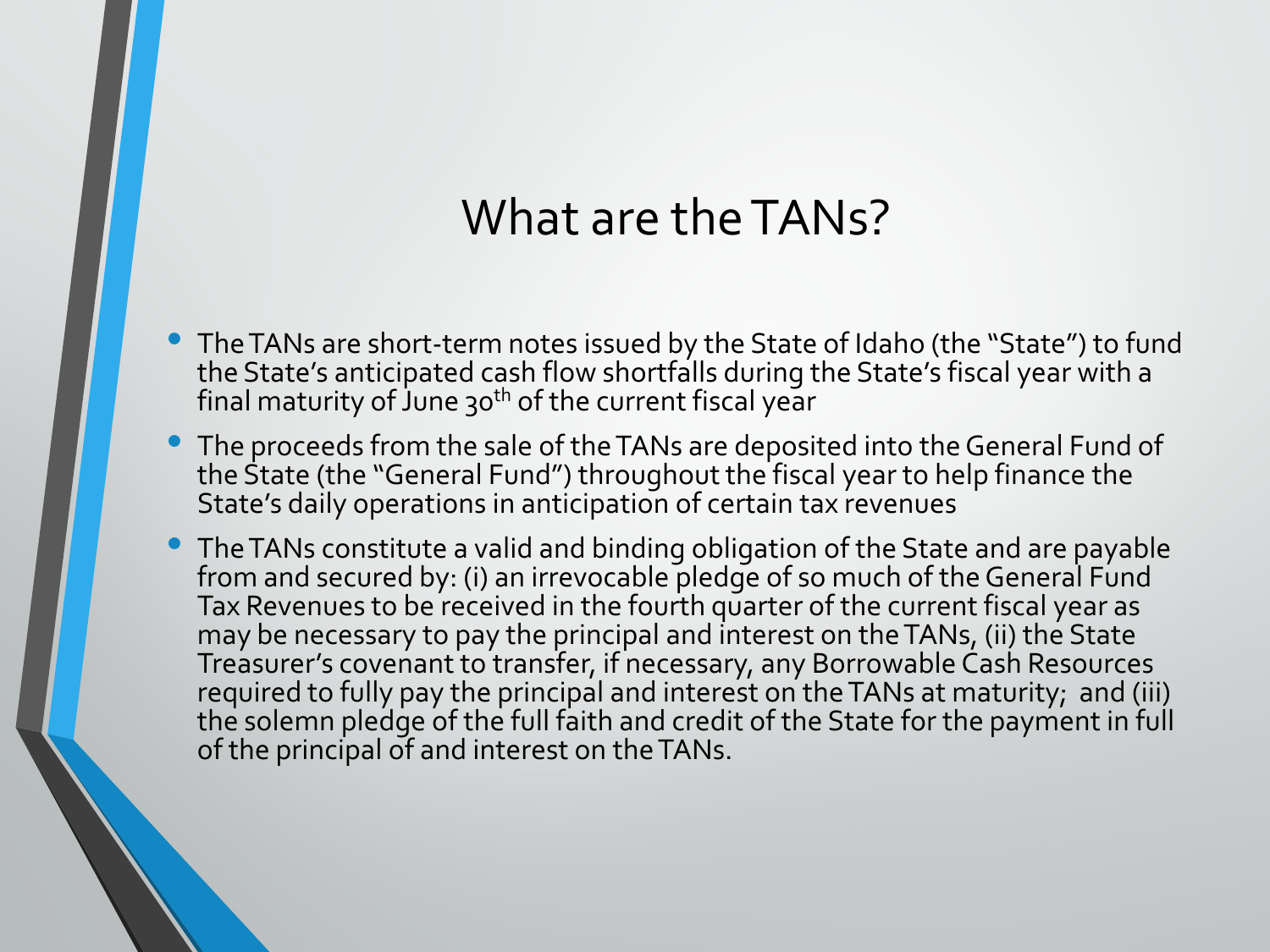#### Why are the TANs issued?

- The purpose of issuing the TANs is to smooth out the General Fund cash flow throughout the fiscal year and ensure we have adequate cash available should there be an unanticipated reduction in tax revenue – that could exceed internal borrowable cash
- The majority of expenditures occur in the first half of the fiscal year and tax receipts are heavily weighted toward the latter half. For example, for FY2017, as of June 30, 2016, the State anticipated that it would receive 45% of General Fund revenues/receipts in the first six months of FY2017, but disbursements during the same period account for 63% of total expenditures (source: DFM).
- Without the issuance of the TANs it is likely we would have a negative General Fund cash balance the majority of the fiscal year until April tax receipts. If the General Fund is negative for more than 30 days the Treasurer internally borrows from available funds and pays the current rate of interest being generated by the underlying investments on the borrowable funds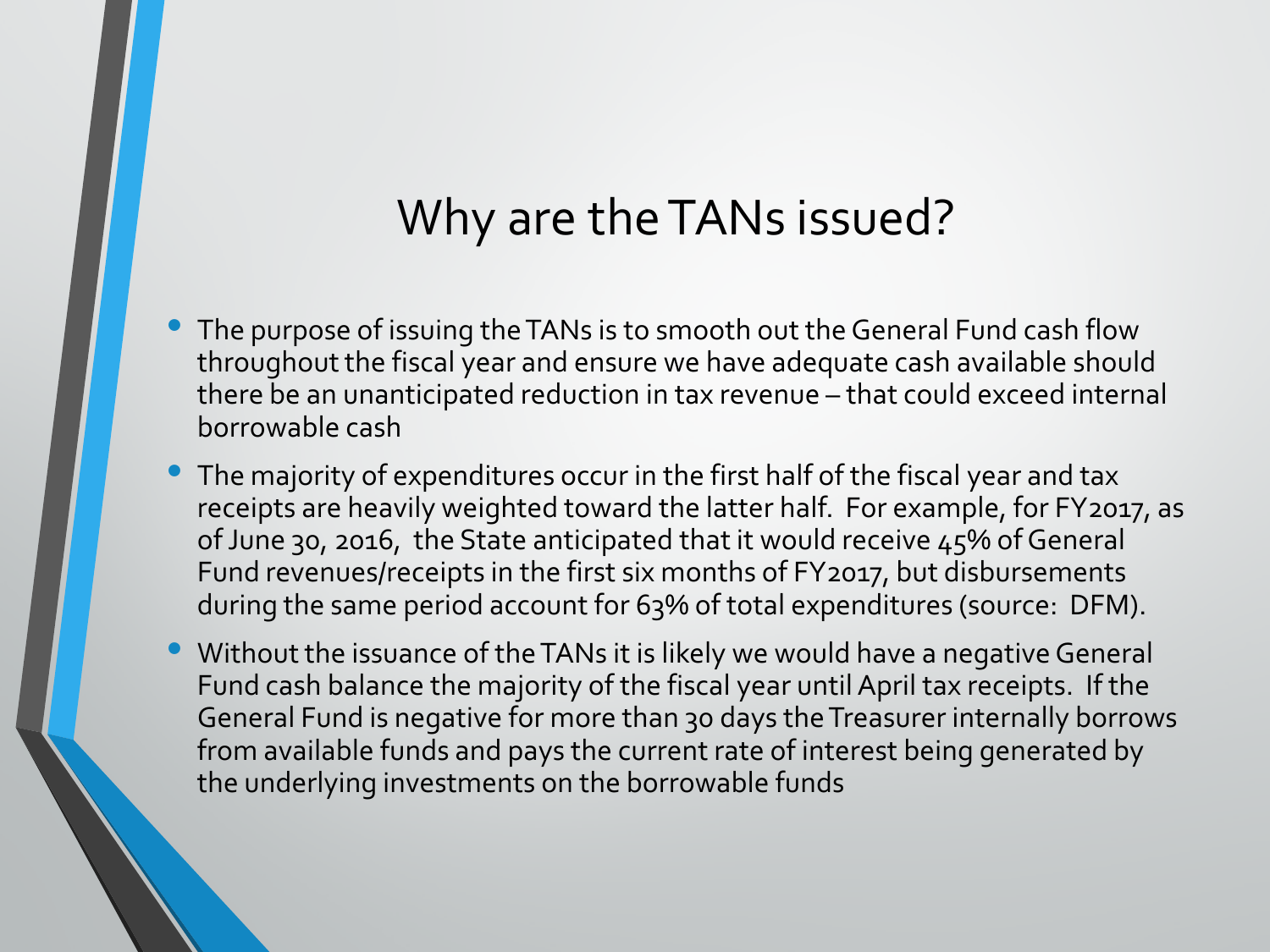# Fiscal Year 2017 Quarterly General Fund Cash Flow Estimate



**Source: Division of Financial Management, as of 6/30/16**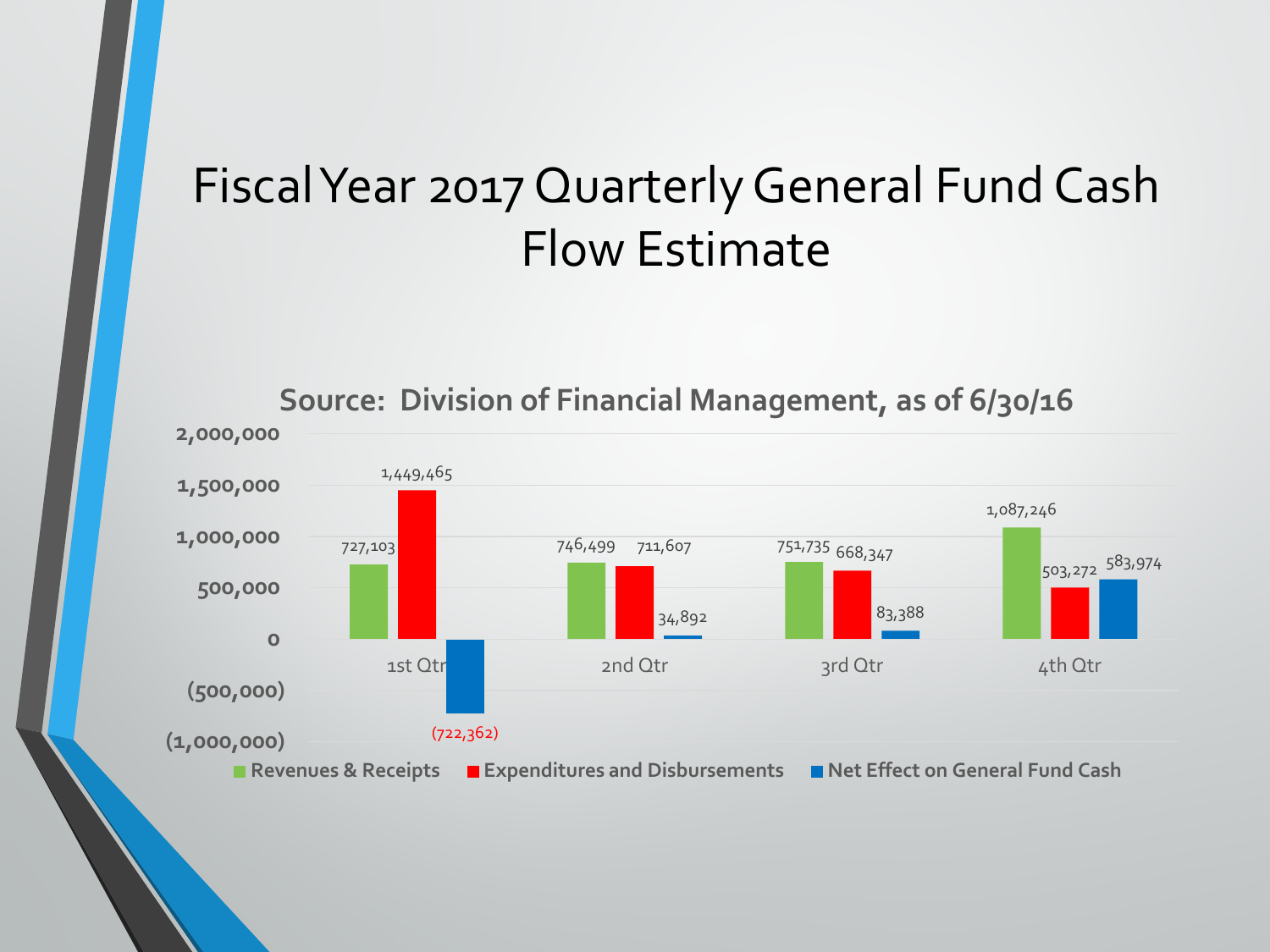#### How are the TANs issued?

- In conjunction with the DFM, bond counsel, financial advisors and municipal bond underwriters – a Preliminary Official Statement is prepared detailing the issue itself and in-depth information on the State's financials and many programs
- This team has historically traveled to New York to meet with the rating agencies and educate them on why we are issuing the TANs and the State's financial solvency. The information provided to the rating agencies impacts the bond ratings for other Idaho bond issuers such as the Idaho State Building Authority, the Idaho Bond Bank Authority and Public K-12 school districts that utilize the Idaho School Bond Guarantee Program
- Notes are "priced" based upon current interest rates and demand for the issue and an "Official Statement" is issued that includes ratings and pricing. Once the TANs settle they are held in electronic form ("book entry") until they mature and principal and interest due are credited to the underlying investors through the escrow/paying agent. The TANs are typically purchased by large institutional investors and Idaho's conservative fiscal management and subsequent positive ratings have created high demand for the TANs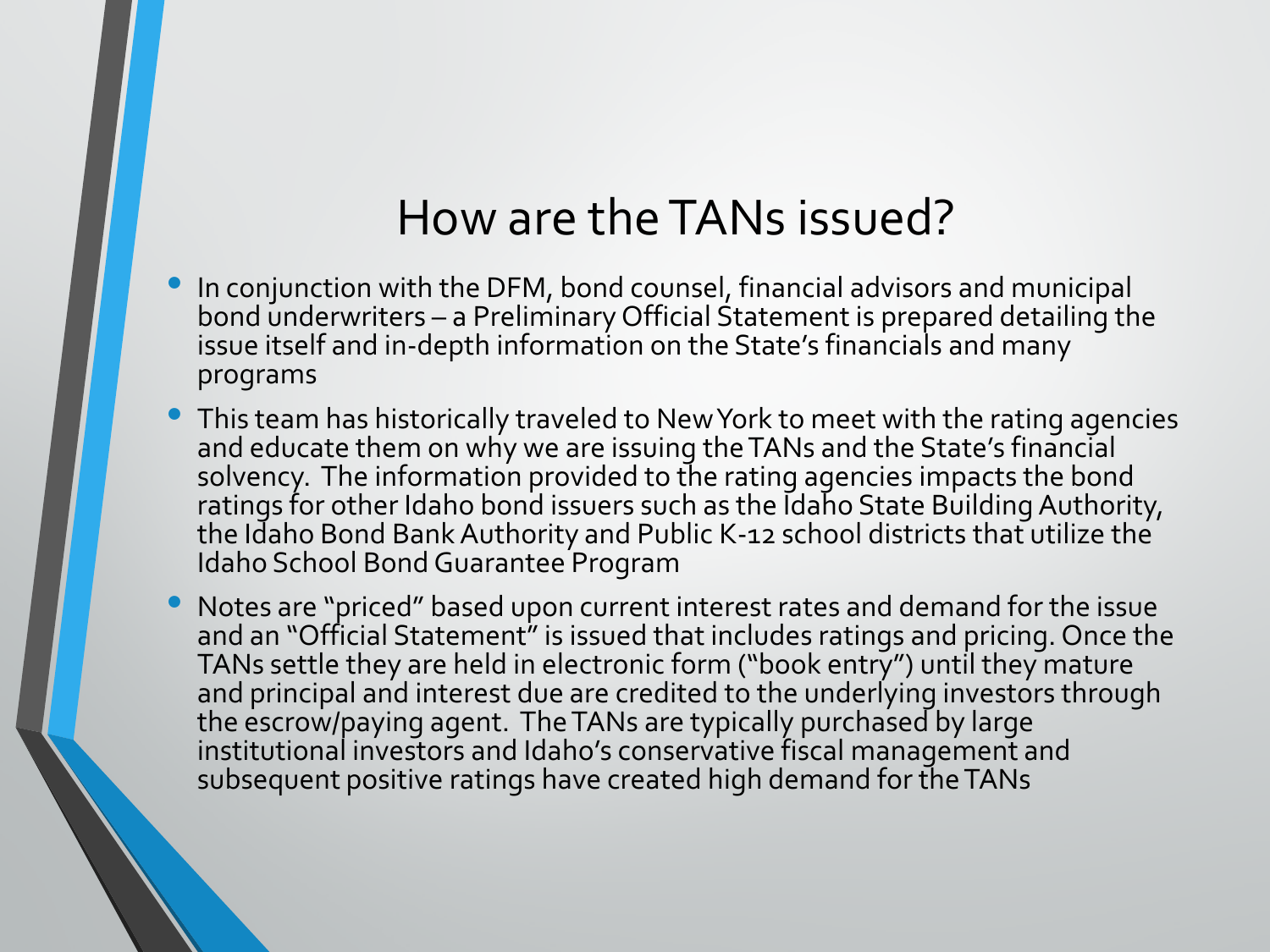# What is the cost to the State of issuing the TANs?

- The interest paid on the TANs to investors; offset by any premium received on the pricing of the TANs, or alternately increased by a discount in pricing
- Underlying cost of issuing the TANs: fees paid to underwriters, bond counsel, financial advisors, rating agencies, and associated travel
- What, if anything, can offset the cost of issuing the TANs?
	- Interest income received on short-term investments made with the TANs proceeds before they roll into the General Fund
	- Reduction in internal borrowing costs if and when the Treasurer engages in short-term internal borrowing from cash balances in other funds in the State Treasury as identified as available for this purpose. Such amounts must be re-<br>paid when General Fund monies are available, subject to the pledge of fourth paid when General Fund monies are available, subject to the pledge of fourth<br>quarter General Fund revenues to repay the TANs. Interest paid on internal borrowing is calculated using the current interest rate generated by the investments of such borrowable funds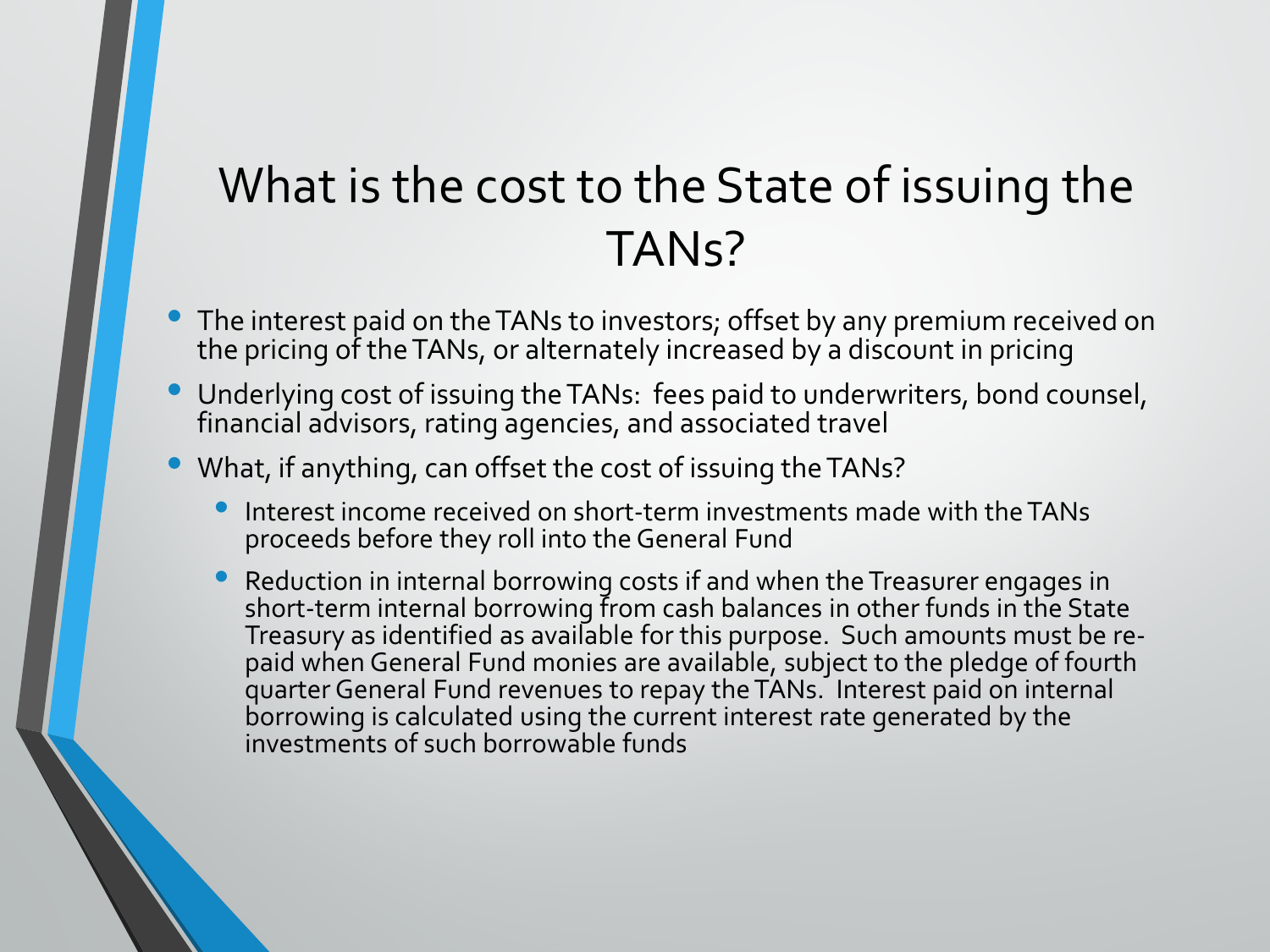### What affects the cost of the TANs issuance?

• The State's credit rating and subsequently the rating assigned to the TANs

- The State's Moody's issuer rating for 2016 : Aa1
- The State's Standard & Poor's issuer rating for 2016: AA+
- The State's Fitch issuer rating for 2016: AA+
- The 2016 TANs received the highest short-term ratings from Moody's, S&P, and Fitch: MIG1, SP-1+, and F1+ respectively
- Current interest rate environment and demand for the TANs by investors
- The size of the issuance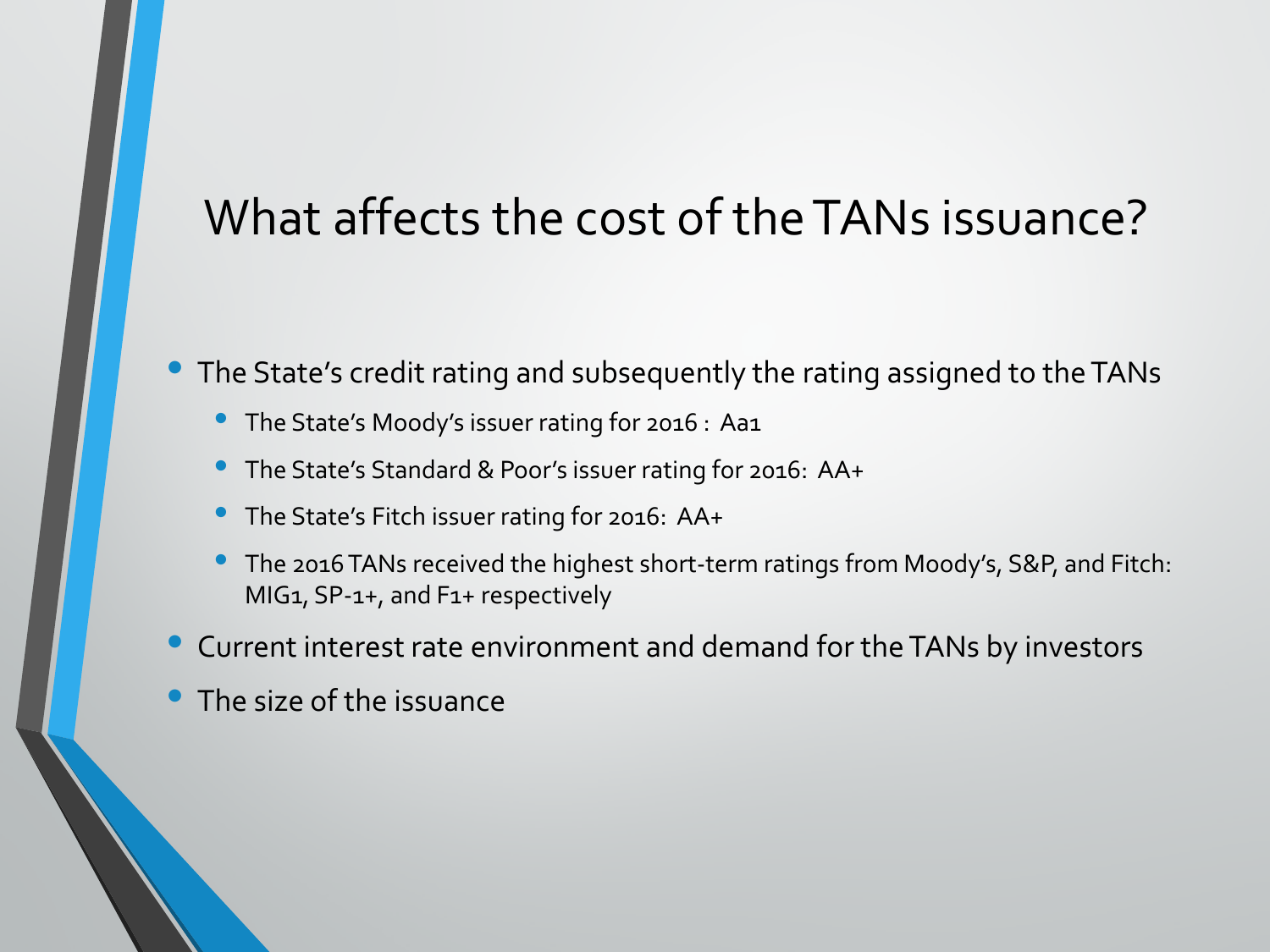# The Big Question: Can changing the timing of School District payments reduce the need for and/or size of the TANs issuance?

- The timing of School District payments could affect the size of the TANs issuance, but other factors such as the timing of additional expenditures, when tax receipts are received, and the pledge of  $4<sup>th</sup>$  quarter revenues to repay existing TANs are meaningful factors
- The size of the TANs issuance is determined annually taking into account the timing of these payments and forecasting provided by DFM that encompasses estimates for all State Revenues/Receipts and Expenditures/Disbursements